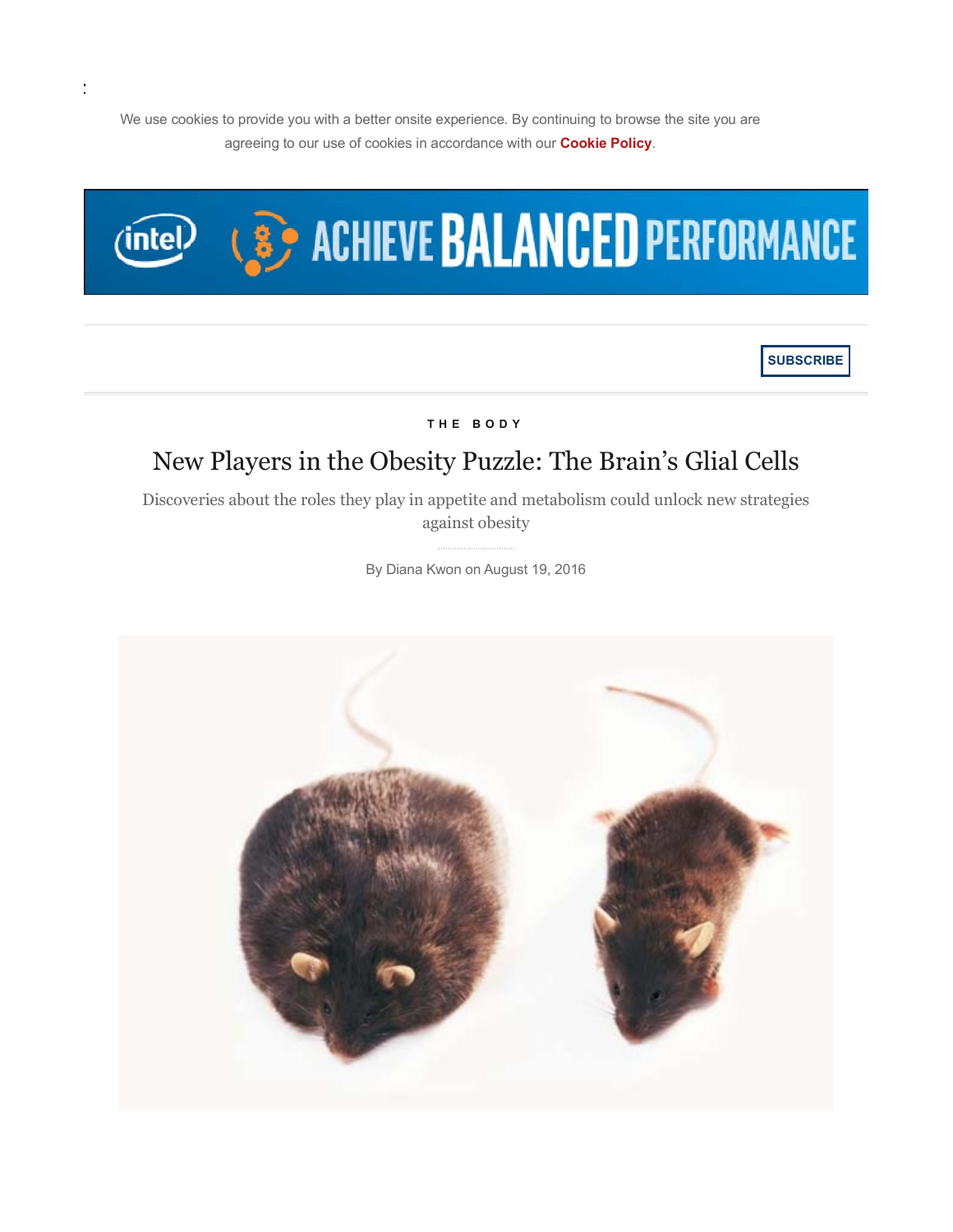Studies in mice are shining a light on the role of glial cells in metabolism and obesity. *Credit: KAY CHERNUSH Getty Images*

#### ADVERTISEMENT | REPORT AD

When glial cells were discovered in the 1800s, they were thought to be passive, supporting structures—the "glue"—as their Greek name implies—that holds neurons together in the brain and throughout the nervous system. In recent years, however, neuroscientists have discovered that far from being passive, these small cells play an astonishing variety of roles in both the development and functioning of the brain. Some of the latest discoveries suggest that glia play complex roles in regulating appetite and metabolism, making them a possible target for treating obesity.

Signs that glia might play such roles were first identified in the 1980s. Neuroscientist Pierre Magistretti and his colleagues found evidence that neurotransmitters could promote the release of glucose reserves stored in astrocytes, a star-shaped type of glial cell. Other studies revealed that obesity leads to increased activation of glial cells in the hypothalamus—the key area of the brain for controlling metabolic processes. This was despite the fact that, for a long time, "neurons were considered the only players in the control of energy metabolism," says Cristina García-Cáceres, a neurobiologist at the Helmholtz Diabetes Center in Germany.

### GLIA AND GLUCOSE

Two recent studies add new evidence that glia play a key role in metabolism. In one study, published last week in *Cell*, García-Cáceres, together with Matthias Tschöp, the director of the Helmholtz Diabetes Center and colleagues, reported that insulin acts on astrocytes to regulate sugar intake in the brain.

The researchers used genetic engineering to remove insulin receptors from astrocytes in adult mice. Then, using positron emission tomography imaging, they discovered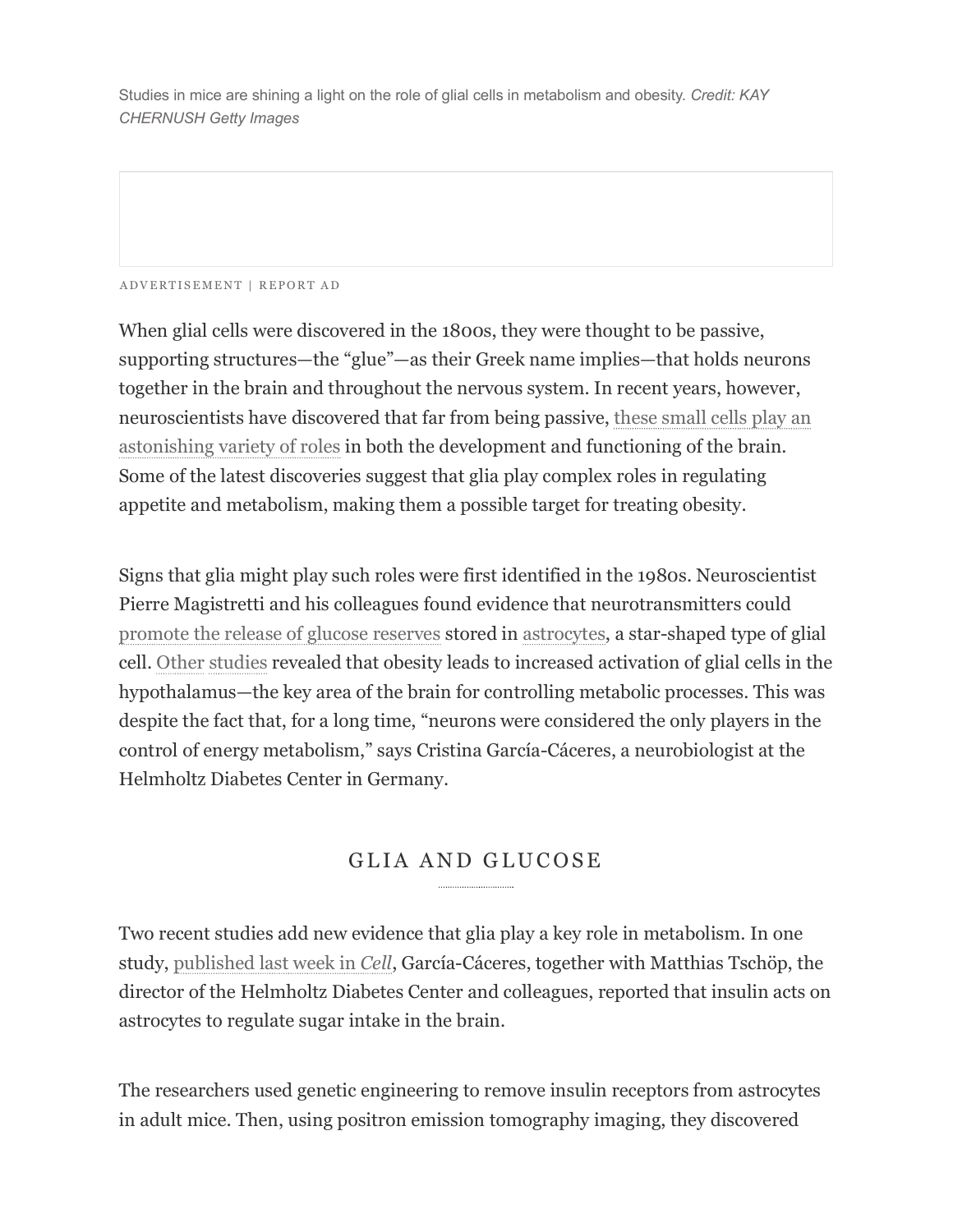that these mice did not have enough glucose reaching their brains. As a result, the mice were unable to adjust the amount they ate to balance the sugar level in their bodies. They also displayed reduced activity in specialized brain cells called proopiomelanocortin neurons, which are involved in signaling satiety.

In a subsequent experiment, the researchers discovered that if they removed the receptors for both insulin and leptin, a hormone released by fat cells that regulates eating behavior, from the animals' astrocytes, the mice developed pathologically high sugar levels in their blood. The findings suggest that these hormones work together to regulate metabolism.

"[The researchers] show that these manipulations have a clear physiological effect on glucose metabolism," says Magistretti, who was not involved in either study and is currently on the faculty of Switzerland's École Polytechnique Fédérale de Lausanne and the King Abdullah University of Science and Technology in Saudi Arabia. "It's extremely elegant and precise."

# TO DIVIDE AND PROTECT

Around the same time, another group of researchers led by Maia Kokoeva at McGill University in Canada was investigating a different type of glial cell—NG2-glia, or oligodendrocyte precursors. In previous studies, Kokoeva and her colleagues found that the majority of cells dividing in the hypothalamus—a whopping 80 percent—were NG2-glia, which sparked their interest in finding out why the cells were so abundant.

To answer this question, they blocked the proliferation of NG2-glia in mice and found that without them neurons in the arcuate nucleus, a structure near the base of the hypothalamus, became unresponsive to leptin. This caused the animals to overeat, leading some to double in weight in just a month. "[One thing] we are interested in next is to understand the mechanism of the interaction between the leptin receptor neurons and the NG2-glia," Kokoeva says. The study appeared in May in *Cell Metabolism.*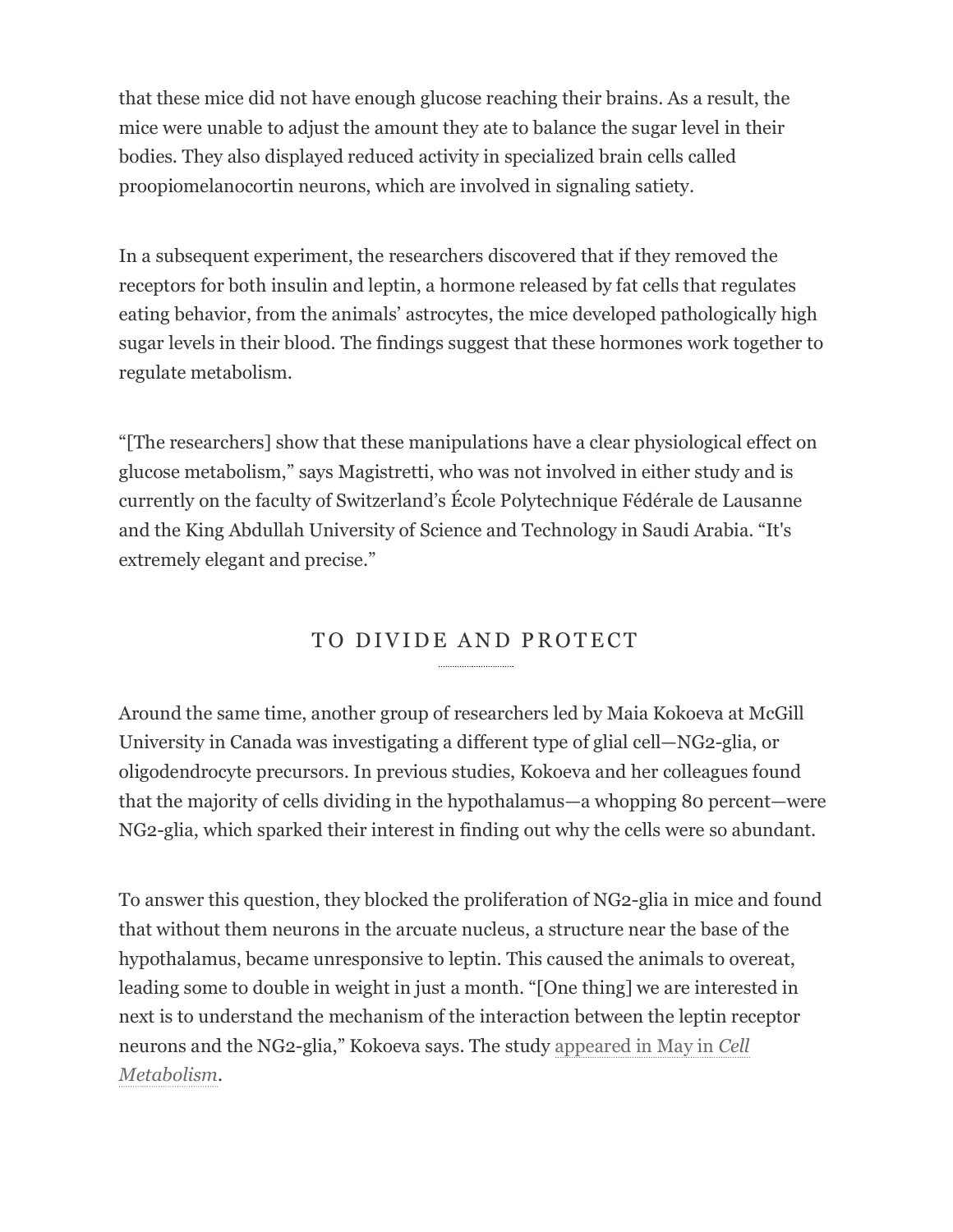"Here, two groups independently [observed] that the cells that are key in sensing the status of the periphery and responding appropriately are not neurons like everybody would think, but glial cells that then have an effect on neurons," Magistretti says.

## FUTURE OBESITY TREATMENTS

When Jeffrey Friedman and his group at Rockefeller University first discovered leptin in 1994, it seemed like the long-sought solution to obesity had finally appeared. However, the reality turned out to be much more complicated. "We now know that there are dozens, if not hundreds, of hormones and signals regulating not only glucose metabolism but energy metabolism, food intake and lipid metabolism," Tschöp says. "And that's all interlinked in a very, very complex system."

Despite major advances in understanding how neurons control the body's metabolic processes, scientists are still far from finding a cure for obesity, which has reached pandemic levels in many countries. Researchers investigating glia hope that focusing on these long-overlooked cells will provide some much-needed advances. "By looking at the bigger picture of what hormones and metabolites do to different types of cells in the brain, we may be able to tailor novel preventive and therapeutic approaches that will allow us to turn around [the] pandemic," Tschöp says.

Rights & Permissions

ADVERTISEMENT | REPORT AD

ABOUT THE AUTHOR(S)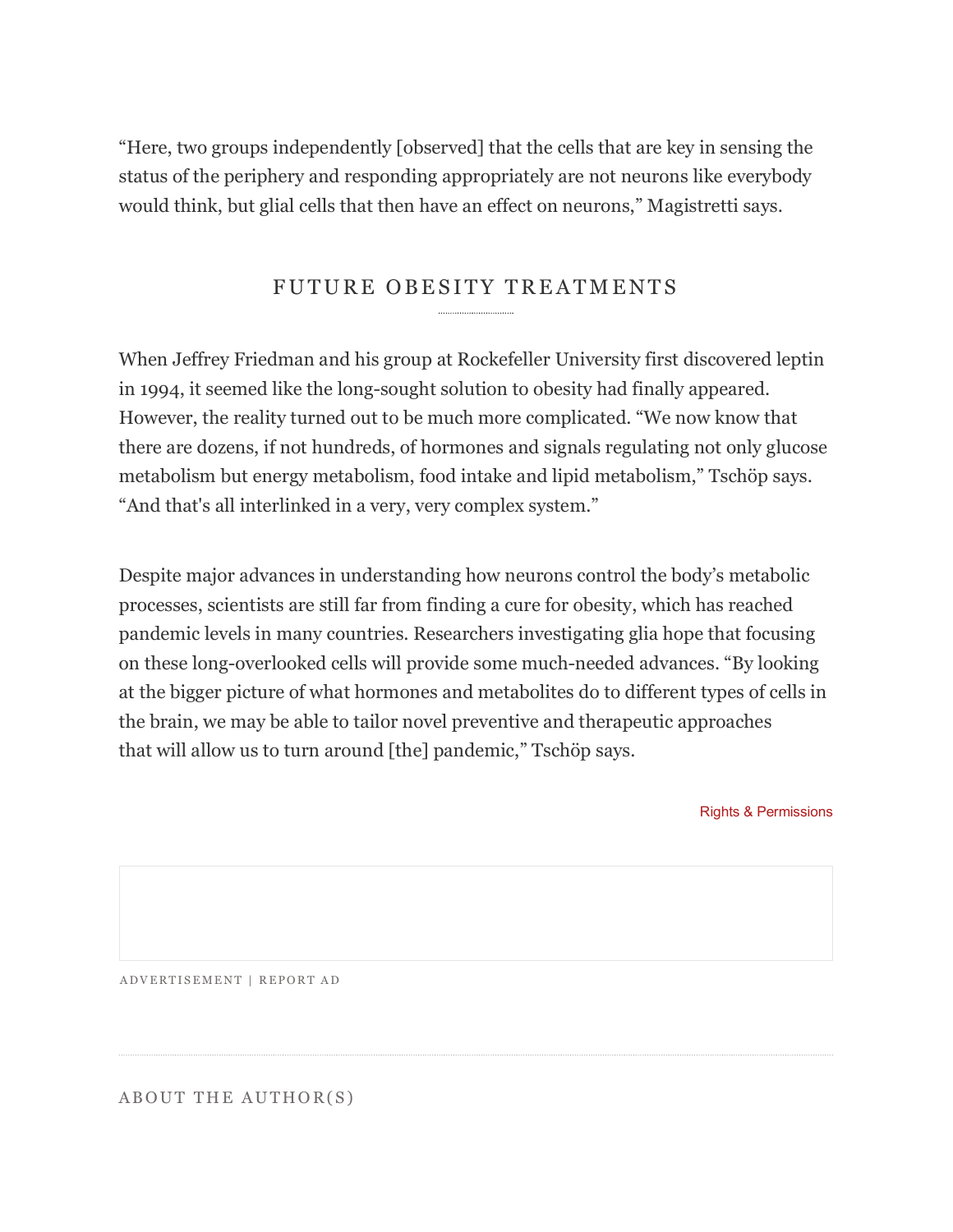

#### **Diana Kwon**

Diana Kwon is a freelance science writer with a master's degree in neuroscience from McGill University. More of her pieces can be found at www.dianakwon.com.

#### **Recent Articles**

New Books Explore Puzzles of Taste, Gender and Addiction

A World Where Everyone Needs Glasses?

Financial Stress Hurts, Literally

READ THIS NEXT

#### **HEALTH**

Without Glia, the Brain Would Starve

May 1, 2013 — Melinda Wenner Moyer



Report Ad